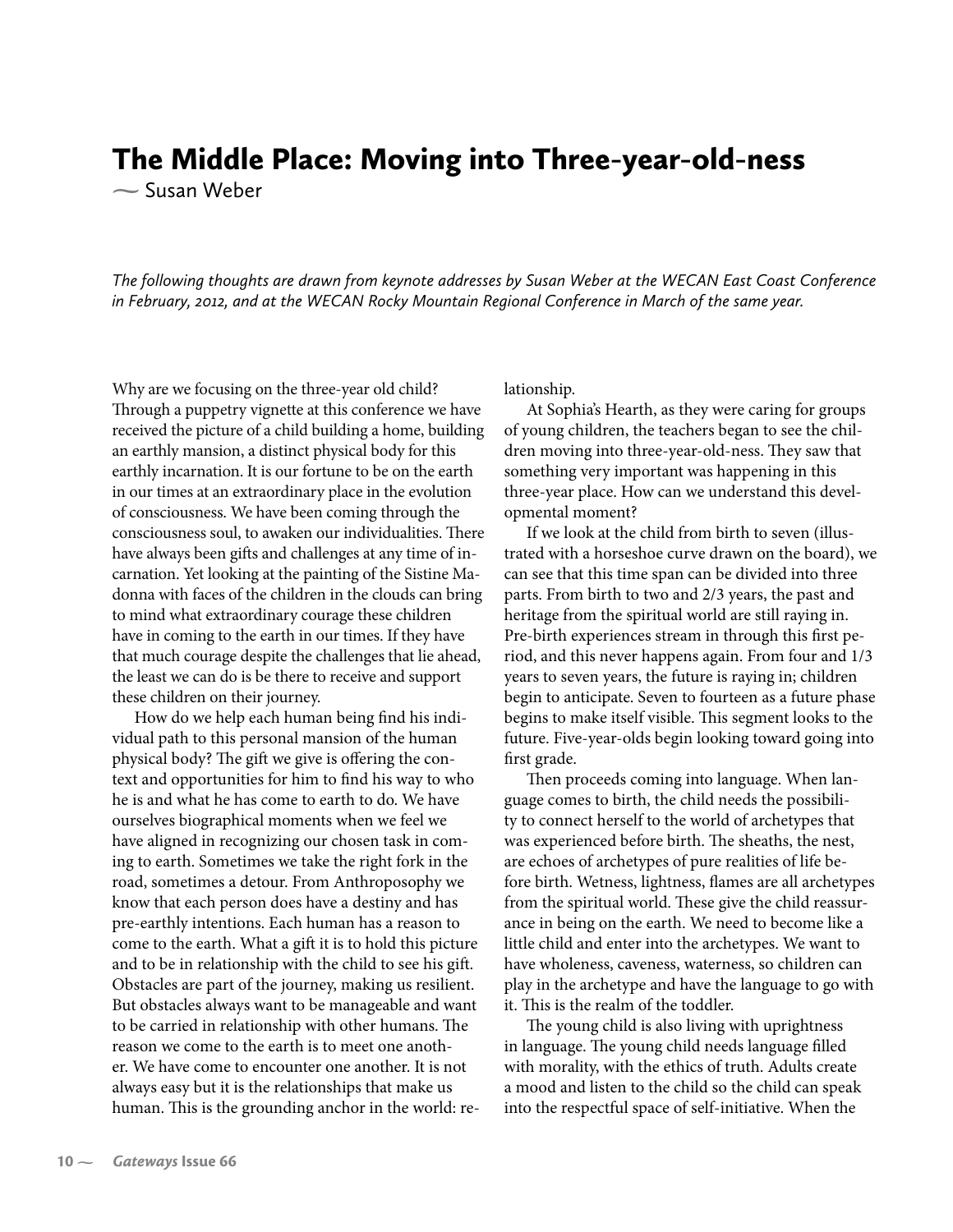child falls and hurts himself, he needs someone to acknowledge and comfort. We should not push away when his authentic voice is striving to come forward.

As life's task is to come to "Know Thyself," leading up to this vulnerable moment of three-ness, we support the child's self-knowing in many ways. We can provide clarity of form in the child's environment. Everything in the physical environment is ready, with things in order the same way every time. This builds the forming of thought. The caregiving processes are still all one-to-one with the child of this age. We are not sculpting a group of children. We are not holding these little ones as a group yet.

We have the possibility to support the child in another way. At age two the question of social life opens. The child pushes out against the world to create more space for his emerging individuality. The self has to define itself and take many different initiatives. His question is how to find himself and he needs to have space to not be distracted from this task. Adults have to find an artistic way to respond as the child expands outward. If he wants something someone else has, we say, "You want this and the other child wants this, too." This statement acknowledges and does not try to tell the child he is feeling something different from what he really is.

With the infant everything happens one-to-one. The adult is in the center doing all the care giving activity with the child. If we go to the other end, as the children grow, the teacher moves more to the periphery. The children become more interested in their friends. Their focus of interest is in the other children.



*Photo from SeaHeart School, Costa Rica, courtesy of Louise deForest*

With the older children, the adult moves to the periphery and the child carries the center within himself.

Right in this middle point, the three-to-four-yearold is neither fish nor fowl. He still needs lots of oneon-one time. Children should be independent out of joy, not out of duty. But when a three-year-old is vulnerable, he can easily unravel. This age needs all the nurturing and building of sheaths that we can offer. The three-year-old still needs bodily care and one-onone time to feel whole.

This place in the middle—years two and 2/3 to four and 1/3—stands alone. As the child moves toward three, there is a moment when Rudolf Steiner says the first thrust of the I comes in. This is not the first time that the I has been active. The eternal individuality of self has been active all along from the midnight hour. But we are talking about the moment when the child says "I" to herself, and then a certain door closes. Total accessibility to the spiritual world closes and the child now stands on her own. The future is not yet revealing itself. The child of this age is not held by the past nor called toward the future. In this place the child is extremely vulnerable. If the first years have gone well, consolidation of development will slip into daily life.

How can we observe if what has come before has gone well? Signs that the first years have gone well are:

- *The child will have fluid, healthy movement. She can walk and jump with sturdiness.*
- *Self-care is in place. The child can dress, toilet, and feed herself.*

*• The attachment process has come to a natural conclusion. Attachment begins at birth, peaks at one year, and keeps active through the second year. The Madonna's cloak begins to fall away and the child can step out on her own. The child begins to relate to other adults directly without the mother mediating. A signal of this accomplishment is when the child begins to call by name the caregiver who is not the primary attachment figure. The child is also moving away from one-on-one care to becoming part of the group.*

*• The child speaks and uses speech as interaction, which a two-year-old may not do.* 

*• One has a sense that the child knows that the world is good. The child has experienced that "the world is good to me."*

*• The child has moved beyond instinctive willing and resistance into self-initiated will activity. The period of defiance has completed its intention so the child can*